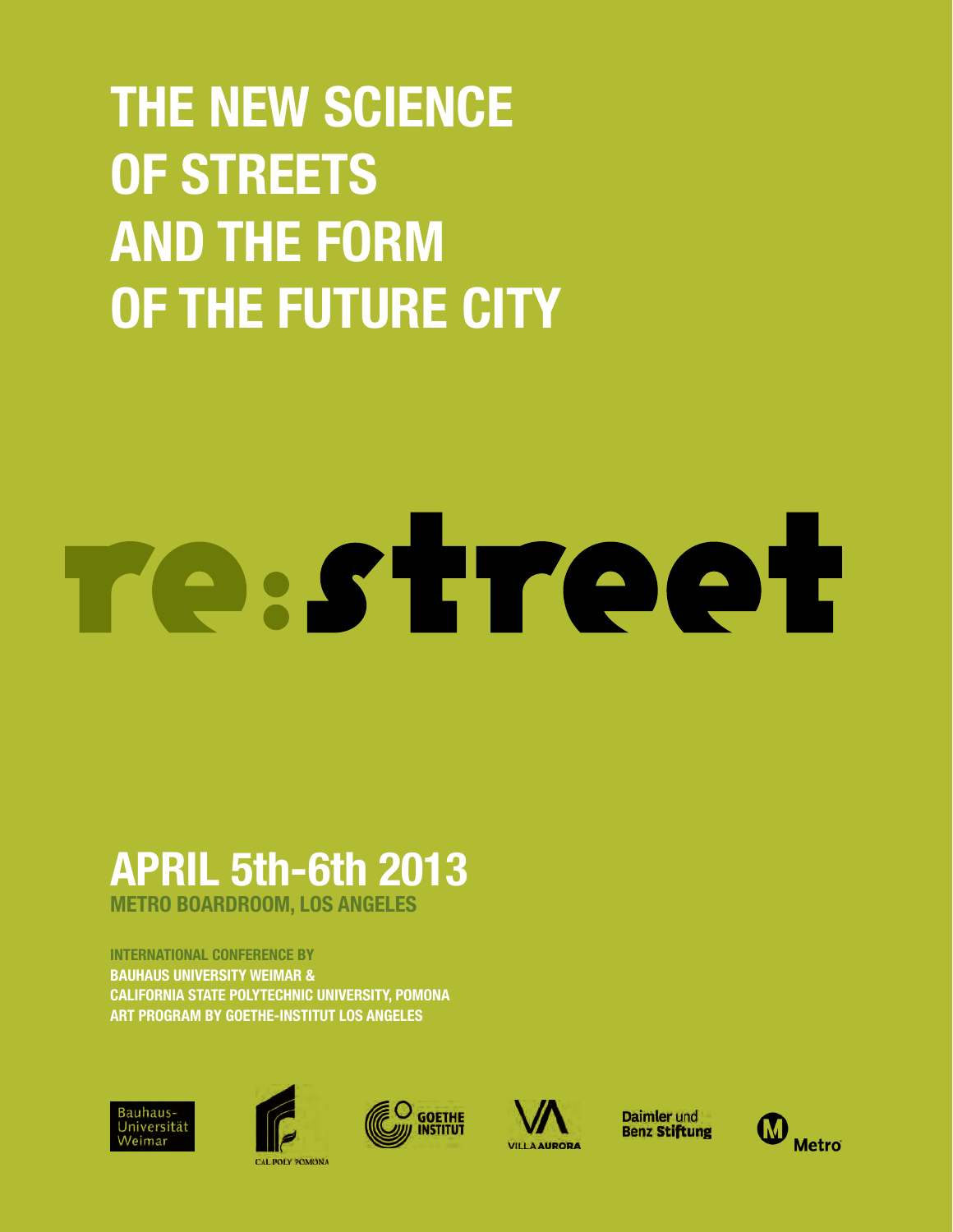

**INTERNATIONAL CONFERENCE BY**

**BAUHAUS UNIVERSITY WEIMAR & CALIFORNIA STATE POLYTECHNIC UNIVERSITY, POMONA ART PROGRAM BY GOETHE INSTITUTE LOS ANGELES**

### **THE NEW SCIENCE OF STREETS AND THE FORM OF THE FUTURE CITY**

re:street is a public conference that can serve both as an introduction to the new science of streets and a base for a discussion about the form of the future city. The conference is jointly organized and hosted by Bauhaus Universitaet Weimar in Germany and California State Polytechnic University in Pomona. Students of both universities will conduct a hybrid workshop lead by faculty members of the Departments of Architecture, Urban and Regional Planning and Landscape Architecture. The results will be presented at the conference. The Goethe Institute in Los Angeles will organize and curate an art program that bringsartisitc positions on the subject matter into the conference.

In Europe and the USA, new approaches to personal mobility are emerging. This is indicated by a revival of traditional forms of city structures, which are beginning to eclipse almost a century of predominance of suburbia. In the USA, downtown areas in Chicago or Los Angeles are experiencing an urban revival that has created a stable real estate market and brought an increasing influx of high-income households. Simultaneously, in Germany former military sites are being transformed into vital urban quarters such as the prize-winning develop-ment of the "Südstadt" in Tübingen demonstrates.

Currently evident in urban developments on both sides of the Atlantic is the fundamental and structural transformation of the street; The street is gradually freeing itself from the shackles of prescriptive norms that defined the functions and formal culture of the industrial age: the street is changing from a piece of technical infrastructure into an urban space, from a place of transit into a place to be, from a mechanism that segregated into a medium that integrates. The growing openness towards the new and sometimes contradictory requirements of the 21st century is shifting focus back to the street as a central aspect of architectural, urban, economic, technical and socio-cultural developments.

Urbanization is the mega-trend of the 21st century. Today's city no longer bears much resemblance to the compact city model of the past, situated in the midst of an open landscape: a planned, cultivated place with clearly delineated contours that defined what is inside and outside the city. Wherever one looks, the modern city is becoming an increasingly boundaryless meta-urban phe-nomenon. It has become a ubiquitous artificial form of nature.

In Europe, ever more people now live in cities, metropolitan regions and urban corridors. From a global perspective, the mega-city development is clearly dominated by Asia, Africa and America. Cities grow exponentially, weaving their way across entire continents. In complete contrast to the period after World War II, which was dominated by decentralization in the USA.









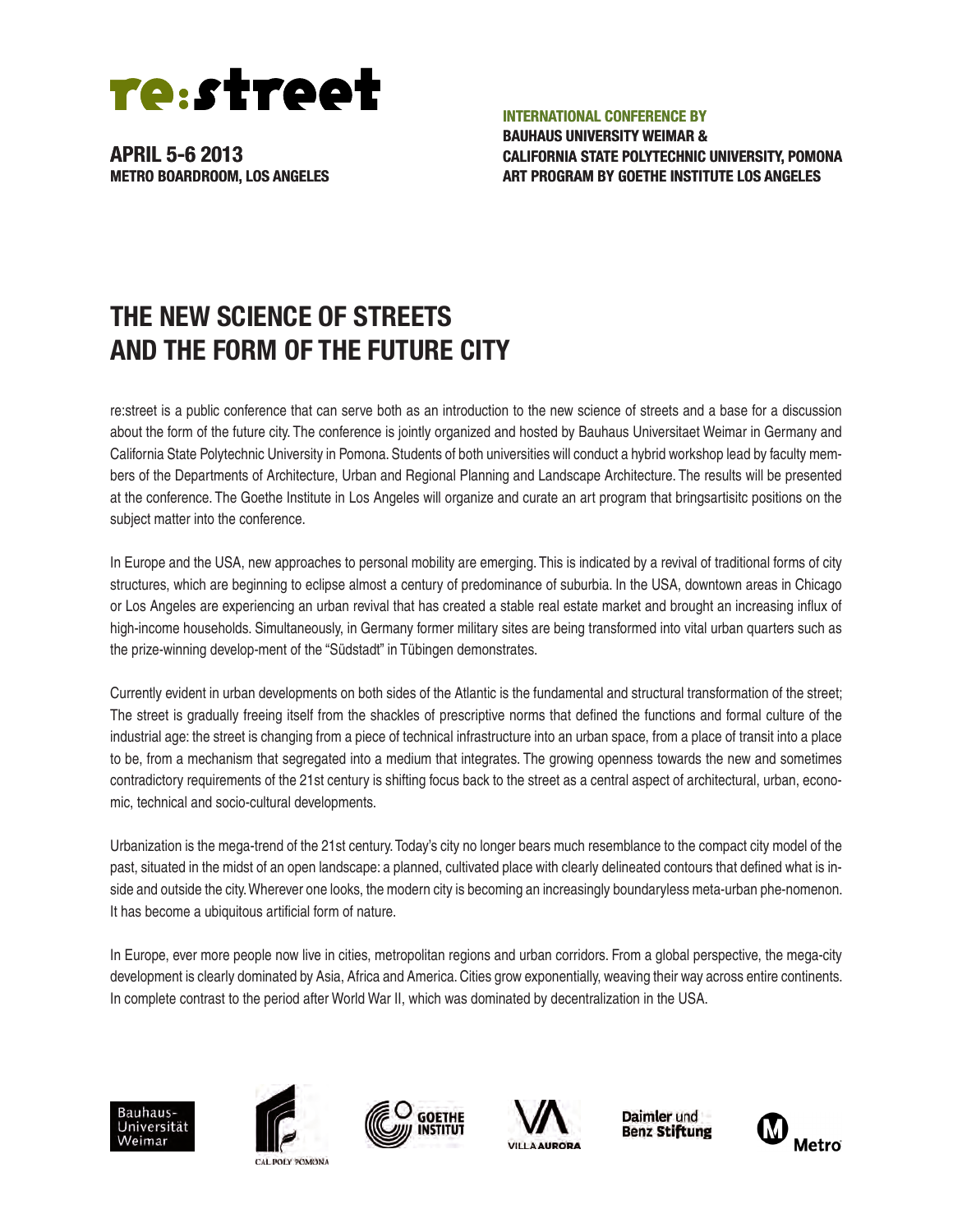

#### **INTERNATIONAL CONFERENCE BY**

**BAUHAUS UNIVERSITY WEIMAR & CALIFORNIA STATE POLYTECHNIC UNIVERSITY, POMONA ART PROGRAM BY GOETHE INSTITUTE LOS ANGELES**

#### **THURSDAY APRIL 4TH - GOETHE INSTITUT LOS ANGELES**

**OPENING RECEPTION** (7.30 pm) Film: Reyner Banham Loves Los Angeles (BBC, 1972)

#### **FRIDAY APRIL 5TH - METRO BOARDROOM, LOS ANGELES**

#### **RE: EXPERIENCING THE STREET** (9:30am-12:30pm)

This first session looks at the urban street as a living environment, that when viewed from various angles can identify the social, cultural, and economic behavior of its users, its occupants, and its transients. These observations include congregational behavior, new social conditioning based on environmental preservation strategies, and a full sensory experience in a place of social and cultural interaction.

Anna Rose, Director, Space Syntax London Doug Suisman, Principal, Suisman Urban Design Gerti Theis, Director, IBA Hamburg Sarah Lorenzen, Chair, Department of Architecture, Cal Poly Pomona

Keynote/Introduction (9:00am): Michael Woo, Dean, College of Environmental Design, Cal Poly Pomona & Wolfgang Christ, Chair, Urban Planning & Urban Design, Bauhaus University Weimar, Conference Chair & Fareed Majari, Director, Goethe-Institut Los Angeles

#### **RE: ENGINEERING THE STREET** (2:00pm-5:00pm)

re:engineering the street will address the technical environment of the thoroughfare. This involves aspects of developing an infrastructure with regard to various disciplines and local politics. The session, therefore, investigates the interplay between policies, urban engineering, vehicular infrastructures, and the occupants. Discussions will revolve around transportation models, policy making, advocacy structures, and their environmental impact.

Valerie Watson, Los Angeles Department of Transportation Tim von Winning, Head of City Planning, Tübingen Rock Miller, Stantec Consulting Dr. Johann Jungwirth, President, CEO Mercedes Benz R&D North America, Inc.

Keynote (1:30pm): Richard Willson, Chair, Urban and Regional Planning, Cal Poly Pomona









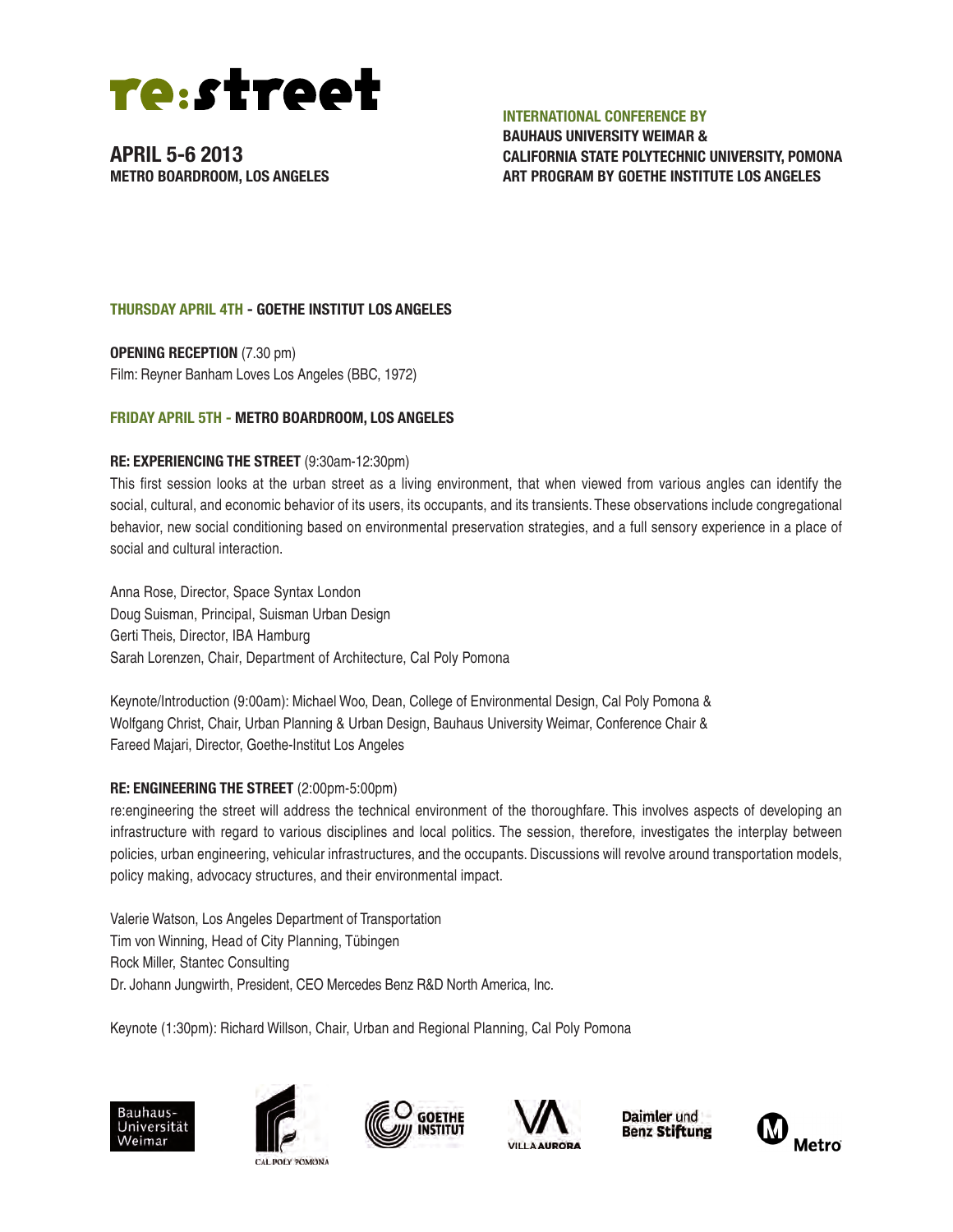

#### **INTERNATIONAL CONFERENCE BY**

**BAUHAUS UNIVERSITY WEIMAR & CALIFORNIA STATE POLYTECHNIC UNIVERSITY, POMONA ART PROGRAM BY GOETHE INSTITUTE LOS ANGELES**

#### **SATURDAY APRIL 6TH - METRO BOARDROOM, LOS ANGELES**

#### **RE: DESIGNING THE STREET** (9:00am-12:15pm)

Following an interest in modalities, session three focuses on the design challenges of local urban environments. It will focus on design autonomy versus design as service, the conditional responsibilities and challenges in the creative development of urban hard- and landscapes, and architectural infrastructures. This session investigates the role of crowd-sourced design strategies, activism, and community interaction with the design environment.

Deborah Murphy, Principal, Deborah Murphy Urban Design + Planning, LA Walks Beatrice Kamper, Head of City Planning, Duisburg John Kaliski, Principal, John Kaliski Architects & Urban Designers Walter Ackers, Professor Emeritus, Technical University Braunschweig

Keynote: Stefanos Polyzoides, Moule & Polyzoides Architects and Urbanists (T.B.C.)

#### **RE: THINKING THE STREET** (1:15pm-4:30pm)

Session four concludes by looking at the future of urban streets, their integration into the larger metropolis, and the roles of (social) media. Re:thinking the street invites a vision towards a networked, fully oscillating, intermodal structure, redefining the street as an infrastructure, social place, and economic resource.

Diego Cardoso, Executive Officer, Los Angeles Metropolitan Transportation Authority (Metro) Christian von Oppen & Valentin Hadelich, Assistant Professor, Bauhaus Universität Weimar Roger Sherman, Principal, Roger Sherman Architecture and Urban Design Oliver Weigel, Head of Division, Federal Ministry of Transport, Building and Urban Development, Berlin

Workshop presentation:

George Proctor, Professor, Department of Architecture, & Andrew Wilcox, Associate Professor Department of Landscape Architecture & Ramzi Farhat, Assistant Professor, Department of Urban and Regional Planning, Cal Poly Pomona, & Inga Brückner, Assistant Professor, Bauhaus Universtät Weimar

Keynote: Dr. Harald Bodenschatz, Urban Sociologist, Technical University Berlin